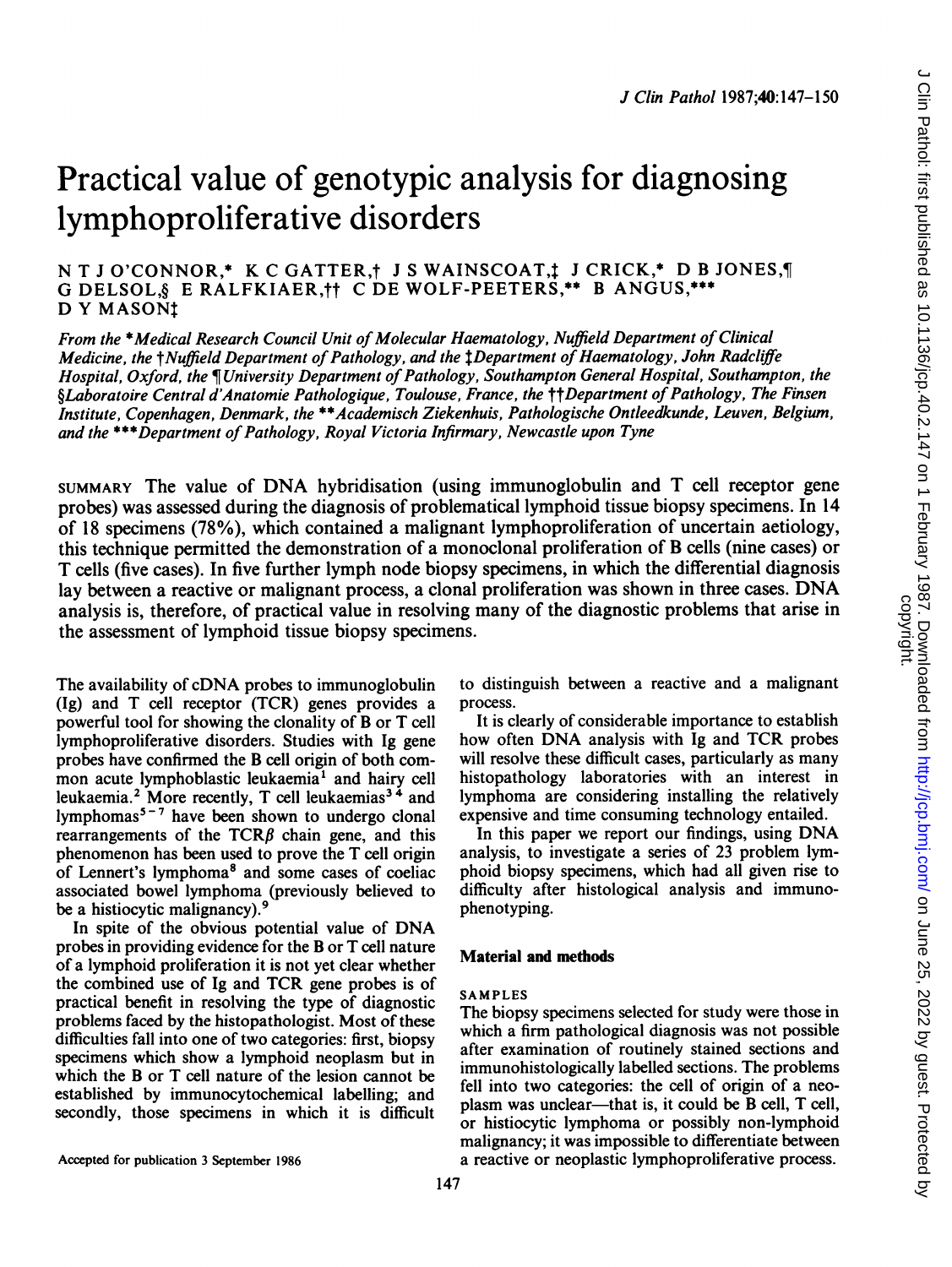J Clin Path O'Connor, Gatter, Wainscoat, Crick, Jones, Delsol, Ralfkiaer, Wolf-Peeters, Angus, Mason

| Case<br>No | <b>Histological picture</b>                | Diagnostic problem                           | Genotypic data |              |         | ਼ੰ                                             |  |
|------------|--------------------------------------------|----------------------------------------------|----------------|--------------|---------|------------------------------------------------|--|
|            |                                            |                                              | $J_{\rm H}$    | $C_{\bf k}$  | $TCR^B$ | −<br>Interpretation                            |  |
| 1          | Non-Hodgkin's lymphoma, pleomorphic        | ?B or T cell                                 | R              | $\mathbf{R}$ | G       | <b>B</b> cell neoplasm                         |  |
| 2          | Non-Hodgkin's lymphoma, large + small cell | ?B or T cell                                 | $\mathbf R$    | $\mathbf{R}$ | G       | <b>B</b> cell neopyosm                         |  |
| 3          | Non-Hodgkin's lymphoma, large + small cell | ?B or T cell                                 | $\mathbf R$    | R            | G       | <b>B</b> cell neoplasm                         |  |
| 4          | Non-Hodgkin's lymphoma, large cell         | ?B or T cell                                 | G              | $\mathbf R$  | G       | <b>B</b> cell neoplasm                         |  |
| 5.         | Non-Hodgkin's lymphoma, pleomorphic        | ?B or T cell                                 | $\mathbf{R}$   | R            | R       | <b>B</b> cell neoplasm                         |  |
| 6          | Non-Hodgkin's lymphoma, large cell         | ?B or T cell                                 | R              | R            | G       | <b>B</b> cell neoplasm                         |  |
| 7          | Non-Hodgkin's lymphoma, pleomorphic        | ?B or T cell                                 | G              | $\mathbf{R}$ | G       | B cell neoplasm                                |  |
| 8          | Non-Hodgkin's lymphoma, pleomorphic        | ?B or T cell                                 | G              | G            | R       | T cell neophism                                |  |
| 9          | Non-Hodgkin's lymphoma, pleomorphic        | ?B or T cell                                 | G              | G            | R       | T cell neoplasm                                |  |
| 10         | Non-Hodgkin's lymphoma, large + small cell | ?B or T cell                                 | G              | G            | R       | T cell neoplasm                                |  |
| 11         | Non-Hodgkin's lymphoma, large + small cell | ?B or T cell                                 | G              | G            | R       | T cell neoptasm                                |  |
| 12         | Non-Hodgkin's lymphoma, pleomorphic        | ?B or T cell                                 | G              | G            | G       | Inconclusive                                   |  |
| 13         | Non-Hodgkin's lymphoma, pleomorphic        | ?B or T cell                                 | G              | G            | G       | Inconclusive                                   |  |
| 14         | Non-Hodgkin's lymphoma, large cell         | ?B or T cell                                 | G              | G            | G       | Inconclusive                                   |  |
| 15         | Non-Hodgkin's lymphoma, pleomorphic        | ?B or T cell                                 | G              | G            | G       | Inconclusive                                   |  |
| 16         | <b>Malignant</b> process                   | ?Thymoma or non-Hodgkin's lymphoma           | R              | $\mathbf{R}$ | G       | <b>B</b> cell neoplasm                         |  |
| 17         | Lymphoma                                   | ?Hodgkin's disease or non Hodgkin's lymphoma | R              | G            | G       | <b>B</b> cell neoplasm                         |  |
| 18         | Lymphoma                                   | ?Hodgkin's disease or non Hodgkin's lymphoma | G              | G            | R       | T cell neoplasm                                |  |
| 19         | Lymphoid proliferation                     | ?Reactive or malignant                       | $\mathbf R$    | R            | R       | B cell neoplasm                                |  |
| 20         | Lymphoid proliferation                     | ?Reactive or malignant                       | R              | R            | G       | <b>B</b> cell neoplasm                         |  |
| 21         | Lymphoid proliferation                     | ?Reactive or malignant                       | G              | G            | R       | T cell neoplasm                                |  |
| 22         | Lymphoid proliferation                     | ?Reactive or malignant                       | G              | G            | G       | Probab <sub>B</sub><br>reactive $\subset$      |  |
| 23         | Lymphoid proliferation                     | ?Reactive or malignant                       | G              | G            | G       | Probably<br>Probable $\leq$<br>reactive $\geq$ |  |

Table Results of DNA analysis of various lymph node biopsy specimens

148

All samples had the  $C\lambda$  genes in a non-rearranged configuration.

 $G =$  germline configuration;  $R =$  rearranged configuration.

Fresh unfixed biopsy specimens were obtained from 23 cases studied by the histopathology departments participating in this study. Specimens were obtained from lymph nodes ( $n = 17$ ), skin ( $n = 17$ ) 3), spleen  $(n = 2)$  and lung  $(n = 1)$ . The material was snap frozen and stored at  $-70^{\circ}$ C. All biopsy specimens were classified according to conventional morphological criteria and were also analysed immunohistologically, by staining cryostat sections with monoclonal antibodies, as previously described.<sup>10</sup> Controls consisted of samples of tissue from 28 cases of carcinoma and peripheral blood from 36 healthy caucasian volunteers.

#### DNA ANALYSIS

DNA was extracted from frozen tissue biopsy specimens (or peripheral blood leucocytes) by routine methods and digested with restriction endonucleases.'1 The DNA fragments were subjected to electrophoresis in 0-8% agarose gels and transferred to nitrocellulose filters by Southern blotting. Filters were hybridised with <sup>32</sup>P labelled probes specific for Ig and TCR genes,<sup>12</sup> washed under appropriate conditions, and subjected to autoradiography. The four probes used in this study were an Ig heavy chain joining region  $J_H$  probe (C76R51A), an Ig  $\kappa$  chain constant region  $C_K$  probe (pUCR17C<sub>k</sub>), an Ig  $\lambda$  chain region  $\tilde{C} \lambda$  probe (Chr 22  $\lambda$ 5),<sup>13</sup> and a TCRB chain gene probe (Jurkat  $\beta$ 2).<sup>14</sup>

Immunoglobulin genes Aliquots of all DNA samples were digested with BamHI, EcoRI, and Bgl II before hybridisation with the  $J_H$  probe. DNA was digested with BamHI and Bgl II before  $C_K$  hybridisation and with Hind III and EcoRI before  $C\lambda$  probe hybridisation. All control samples showed identical restriction fragment patterns with the above enzymes and probes, with no DNA polymorphisms or rearrangements being observed.

T cell receptor  $\beta$  chain gene Aliquots of all DNA samples were digested with BamHI, EcoRI, and Hind III before hybridisation with the  $TCR\beta$  chain gene probe. All control samples showed identical patterns with all enzymes.

A rearrangement was defined as having occurred if, after digestion with restriction endonucleases, a new band was detected on hybridisation. Where possible,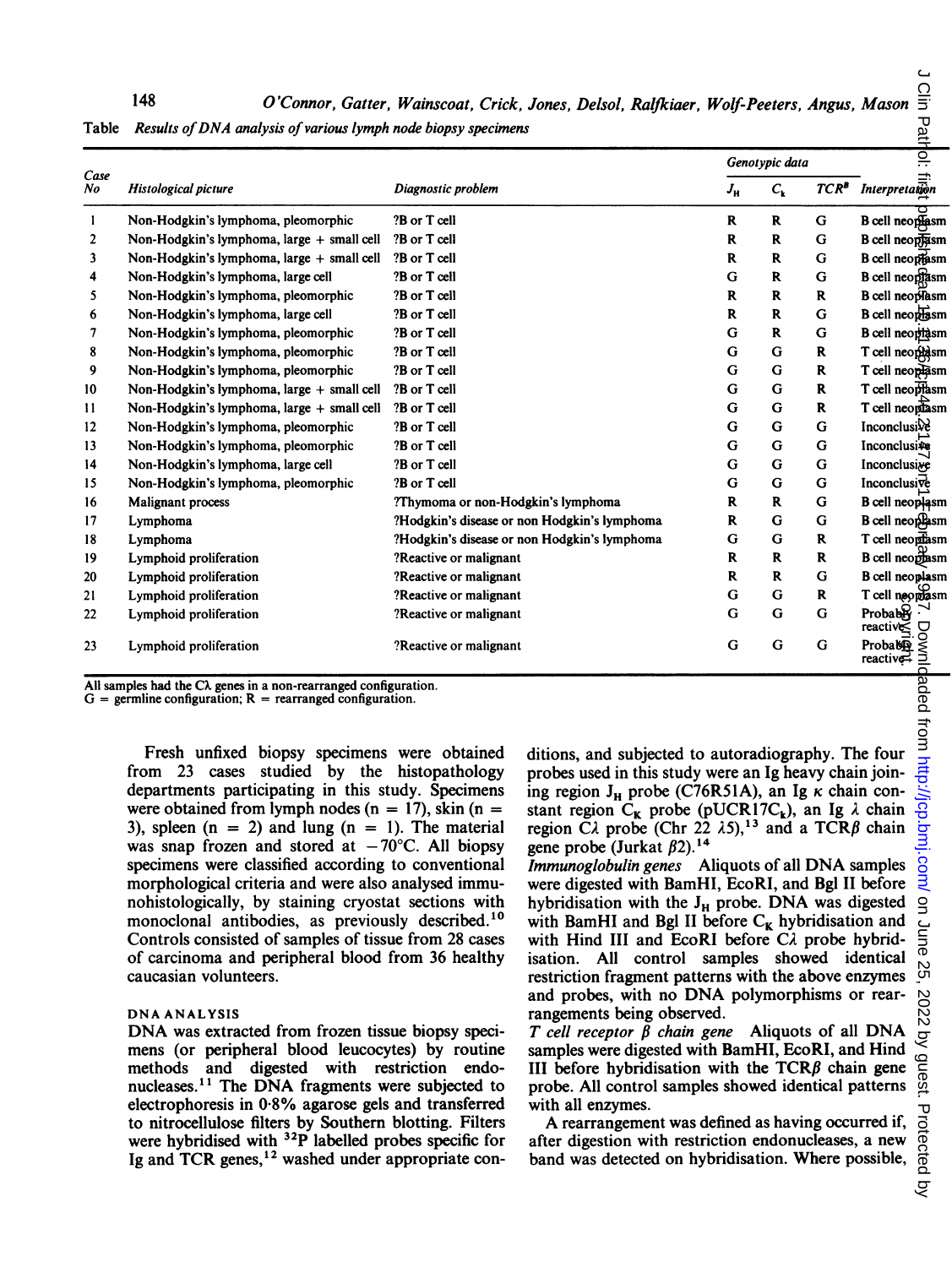all rearrangements were shown using at least two different restriction enzymes to exclude the possibility of abnormal patterns being caused by DNA polymorphism.

# **Results**

The table summarises the results of DNA analysis with Ig gene and  $TCR\beta$  chain gene probes. Difficulties in diagnosis were divided into two categories as outlined below.

#### MALIGNANT LYMPHOPROLIFERATIONS OF UNCERTAIN CELL ORIGIN

In this category 15 cases were diagnosed histologically as non-Hodgkin's lymphomas, which could not be unequivocally assessed as being of either B or T cell origin after immunohistological staining (staining for  $\kappa$  and  $\lambda$  light chains had shown no clear pattern of light chain restriction). A clonal B cell population was shown by DNA analysis in seven cases (cases  $1-7$ ), in four of which numerous T cells had been shown by immunohistological studies (leading to a suggested diagnosis of <sup>a</sup> T cell neoplasm). Case <sup>5</sup> showed both  $TCR\beta$  and Ig gene rearrangements, but as light chain gene rearrangement seems, from our own work and other data, $<sup>1</sup>$  to be restricted to B cell neoplasms, it is</sup> likely that this case was of B rather than T cell lineage. Four cases were shown to be T cell derived non-Hodgkin's lymphomas, while in four cases there was no evidence of a B or T cell clone.

In addition to these 15 cases, there were three cases in which the difficulty lay in distinguishing between a non-Hodgkin's lymphoma and a malignant process of non-lymphoid origin. In the first biopsy specimen (case 16) it was not possible to differentiate between a non-Hodgkin's lymphoma and a thymoma on morphological criteria, as leucocyte common antigen staining was negative. A clonal rearrangement of both Ig heavy and  $\kappa$  light chain genes, however, provided objective evidence that the tumour was B cell lymphoma. In two further cases the diagnosis lay between non-Hodgkin's lymphoma or Hodgkin's disease. Case 17 was a lymphoma arising in a patient with a history of Hodgkin's disease: at relapse the tumour had the appearance of Hodgkin's disease but seemed to contain a focus of high grade large cell non-Hodgkin's lymphoma, with the phenotypic pattern of <sup>a</sup> B cell neoplasm. DNA analysis confirmed the B cell origin of this new tumour. In case 18 the differential diagnosis after morphological and immunohistological examination lay between a T non-Hodgkin's lymphoma and Hodgkin's disease with a large number of reactive T cells. Genotypic analysis on this case resolved the problem and provided objective evidence for <sup>a</sup> T cell neoplasm.

# 149

# LYMPHOID PROLIFERATIONS

In cases 19 to 23 it was impossible to differentiate a reactive from a malignant process. In cases 19 and 20 clonal rearrangements of both heavy and light Ig chain genes showed the presence of B cell lymphoma. In case <sup>21</sup> <sup>a</sup> T cell skin lymphoma was shown and in the last two cases DNA analysis showed <sup>a</sup> germline pattern with both Ig and  $TCR\beta$  probes and was hence inconclusive.

# **Discussion**

This study indicated that DNA analysis of tissue<br>biopsy specimens from malignant lymphospecimens proliferations of uncertain cell origin using Ig and TCR gene probes yielded an answer in most cases. In nine of 18 malignant lymphoid processes the neoplasm was shown to be of B cell origin. In four of these tumours the difficulty in diagnosis seems to have been caused by the presence of large numbers of reactive T cells. The results of our study suggest that this may be a relatively common cause of difficulty in interpreting immunohistological analysis of lymphoma biopsy specimens. The cases probably correspond to the cases of "pseudo-T cell" non-Hodgkin's lymphoma, described by Arnold *et al.*<sup>15</sup> These authors proved the existence of a monoclonal B cell proliferation in such tumours, as did the findings in our own study, by showing Ig gene rearrangement.

The availability of probes against the  $TCR\beta$  chain gene now facilitates analysis of lymphoid neoplasms for evidence of possible T cell origin. $3-5$  From the findings in this study, however, it seems that cases of T non-Hodgkin's lymphoma, which give rise to diagnostic difficulty through masking by reactive normal cells, may be less common than B cell lymphoma (only five of <sup>18</sup> biopsy specimens were of T cell origin masked by reactive B cells).

The cases in which no rearrangement could be shown were apparently all malignant (on morphological criteria) and showed histological and antigenic features (expression of the leucocyte common antigen) of lymphoma. As all B cell neoplasms seem to show Ig gene rearrangement these lymphomas are unlikely to be of B cell origin. It is thus conceivable that they are T cell neoplasms in which the  $\beta$  chain gene has not undergone rearrangement (because they derive from an early maturation stage), or, alternatively, they may be of non-lymphoid origin, such as true histiocytic neoplasms. Further studies of tumours of this type are required to resolve these questions.

In addition to the 18 cases of lymphoma of uncertain origin, we studied DNA from five lymph node biopsy specimens in which there was dispute as to whether the histological picture was of a reactive